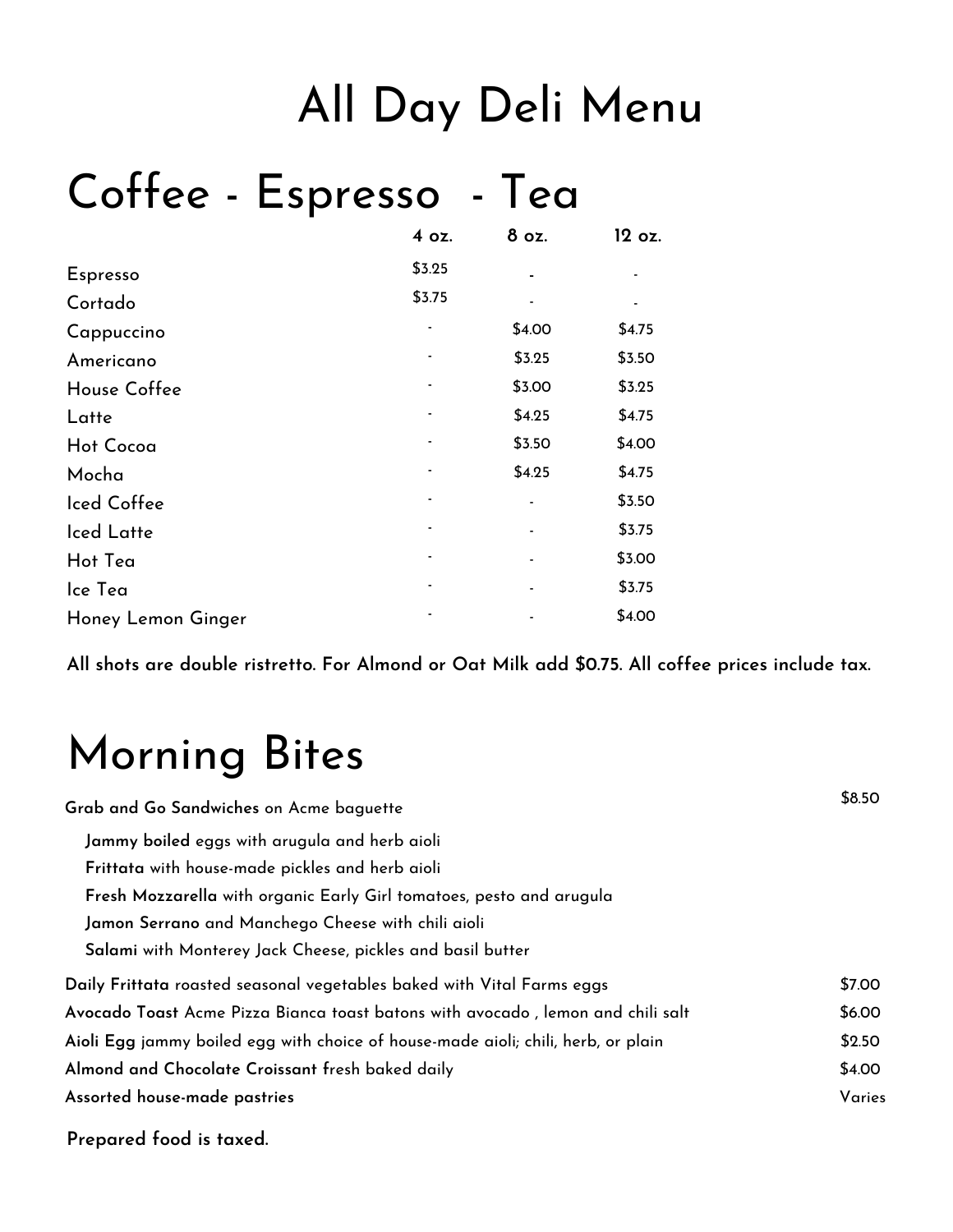# All Day Deli Menu

# Lunch and Dinner

#### Rotisserie Chicken

| Chicken Plate Roasted Mary's leg and thigh with choice of 2 sides and 1 sauce                        | \$15.90 |
|------------------------------------------------------------------------------------------------------|---------|
| Whole Roasted Chicken Slow roasted sea salt brined Mary's free range chicken                         | \$19.00 |
| Family Meal whole roasted Mary's chicken with choice of 3 pints of deli sides and choice of 2 sauces | \$44.50 |

### Bowls and Frittata

| Quinoa and Black Bean Bowl *vegan* Quinoa salad, black beans, 1/2 avocado, radishes,`and salsa<br>verde | \$14.50 |
|---------------------------------------------------------------------------------------------------------|---------|
| Herbivore Plate *vegan* Three choice of deli sides and salsa verde                                      | \$14.50 |
| Frittata Slice of our daily frittata with aioli and green salad on the side                             | \$12.50 |
|                                                                                                         |         |

### Sandwiches

| Classic Chicken Sandwich White meat chicken with mixed cabbage slaw, herb aioli and Dijon mustard<br>an an Acme deli roll                                                                                                                                      | \$13.90 |
|----------------------------------------------------------------------------------------------------------------------------------------------------------------------------------------------------------------------------------------------------------------|---------|
| Chicken Salad Sandwich House chicken salad with celery, scallions, jalapeños and herb aioli on an<br>Acme deli roll with cucumber and mixed lettuces                                                                                                           | \$13.90 |
| $\mathbf{H} \cdot \mathbf{M}$ at $\mathbf{H} \cdot \mathbf{C} = \mathbf{I} \cdot \mathbf{H} \cdot \mathbf{H}$ and $\mathbf{I} \cdot \mathbf{I} = \mathbf{H} \cdot \mathbf{H}$ and $\mathbf{I} \cdot \mathbf{I} = \mathbf{I} \cdot \mathbf{I} \cdot \mathbf{I}$ |         |

**Hot Meatball Sandwich** House-made pork and beef meatballs with house-made tomato sauce, manchego cheese, arugula and aioli \$13.90

## Salads

| Big Green Salad, A bowl with mixed lettuces, cucumber, radish and tomatoes with house lemon<br>dressing                                         | \$11.90 |
|-------------------------------------------------------------------------------------------------------------------------------------------------|---------|
| Big Ranch Salad, A bowl with mixed lettuces, cucumber, radish and tomatoes with house-made ranch<br>dressing                                    | \$11.90 |
| Chicken Salad on Green, A bowl with house-made chicken salad, mixed lettuces, cucumber, radish and<br>cherry tomatoes with house lemon dressing | \$13.90 |

**1/2 Avocado** \$6.90 \$3.00 \$2.50 Add On **Marinated Feta Cheese Soft Boiled Egg Chicken Salad Shredded Chicken** \$5.50 \$2.50 **Herb Aioli** Sauces 4oz **Salsa Verde House Ranch Aiol Chili Aioli** \$3.50 \$3.50 \$3.50 \$3.50 \$3.50

**Prepared food is taxed.**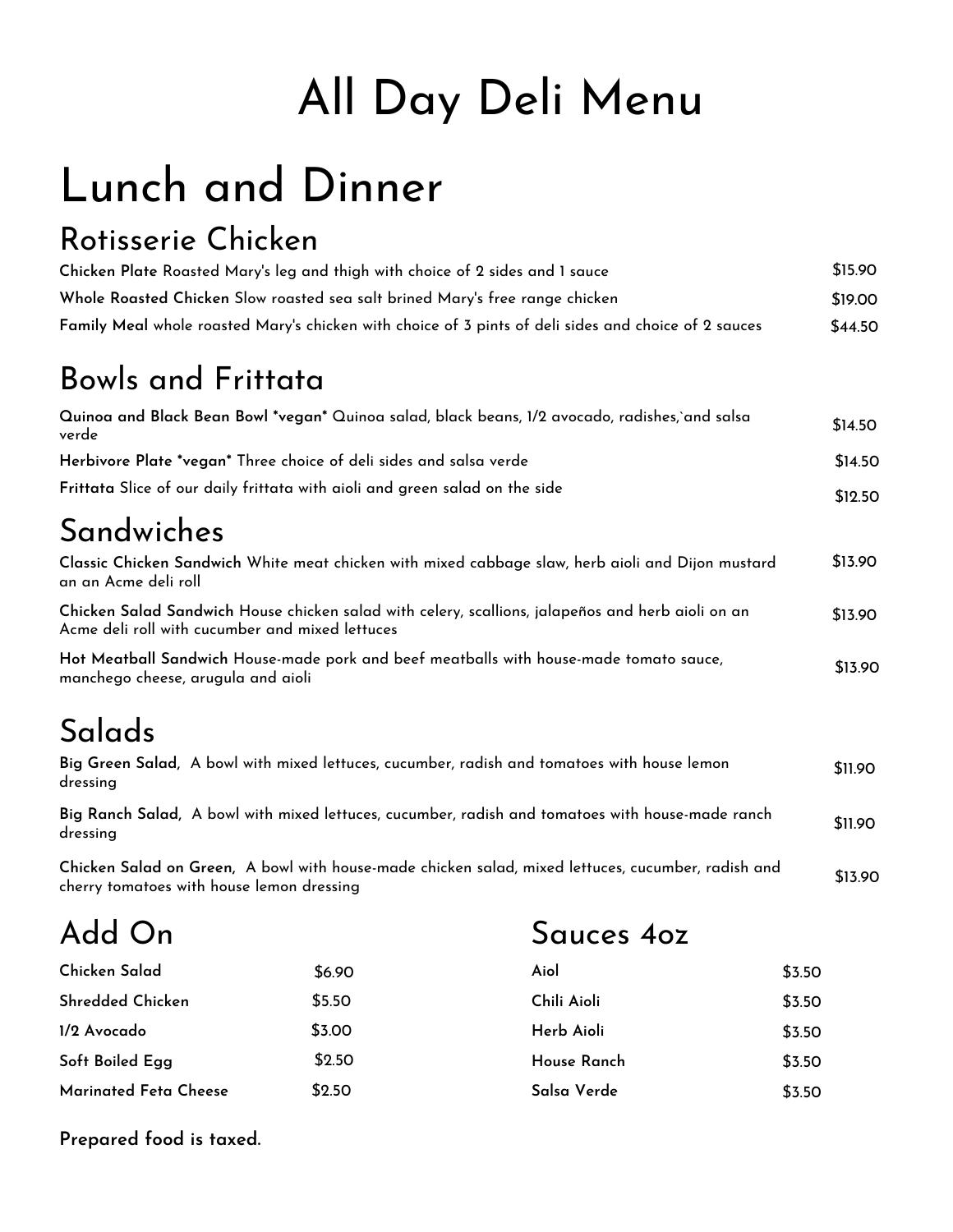# All Day Deli Menu Lunch and Dinner

| Deli Sides                                                                                                                   | Pint   | Quart   |
|------------------------------------------------------------------------------------------------------------------------------|--------|---------|
| Black Beans House-made black beans with olive oil, red onion, oregano, chilis, bay and sea salt                              | \$6.90 | \$11.90 |
| Lemon Roasted Cauliflower Organic cauliflower roasted with olive oil and sea salt a dash parsley and<br>house lemon dressing | \$6.90 | \$11.90 |
| Mixed Cabbage Slaw Red and green cabbages with jalapeños and parsley with lemon lemon dressing                               | \$6.90 | \$11.90 |
| Quinoa Salad Organic quinoa with cucumbers, tomatoes, scallions, parsley and house lemon dressing                            | \$6.90 | \$11.90 |
| No Mayo Potato Salad Yukon Gold potatoes with celery, scallions, olive oil lemon dressing                                    | \$6.90 | \$11.90 |
| Roasted Gold Potatoes Yukon Gold potatoes roasted with olive oil and sea salt                                                | \$6.90 | \$11.90 |
| Spicy Carrot Salad Shredded carrots and parsley with cumin, coriander, and chili dressing                                    | \$6.90 | \$11.90 |

### Hot Soups

|                                                                                                                          | Pint   | Quart   |
|--------------------------------------------------------------------------------------------------------------------------|--------|---------|
| Daily Chicken Soup House made chicken bone broth, chicken meat, carrot, celery, yellow onion, leek,<br>parsley and thyme | \$7.00 | \$14.00 |
| Daily Vegan Soup Seasonal vegetables and/or beans or legumes, olive oil, spices, and sea salt                            | \$7.00 | \$14.00 |

## Frozen Soup Quarts - Chicken Broth - Sauces

**some items change seasonally**

| Classic Chicken Soup House made chicken bone broth, chicken meat, carrot, celery, yellow onion, leek,<br>parsley and thyme                                                         | \$14.00 |
|------------------------------------------------------------------------------------------------------------------------------------------------------------------------------------|---------|
| Black Bean Soup, Black beans, olive oil, red onion, carrot, red bell pepper, red Fresno chilis, chili de<br>arbol, oregano, bay, black pepper, smoked paprika and sea salt *vegan* | \$14.00 |
| Carrot Coriander Vegan Soup Organic carrot, celery, onion, olive oil, fresh ginger, coriander, cumin,<br>cayenne, and sea salt *vegan*                                             | \$14.00 |
| Split Pea with Bacon Green split peas, carrot, celery, onion, bacon, garlic, coriander, black pepper, and<br>sea salt                                                              | \$14.00 |
| Tomato - Basil Soup Organic Early Girl tomatoes, onion, olive oil, garlic, basil, sea salt, and black<br>pepper *vegan*                                                            | \$14.00 |
| Chicken Bone Broth, Roasted chicken bones, onion, leek, celery, carrot, parsley, thyme, garlic, bay,<br>black pepper, and sea salt                                                 | \$10.00 |
| San Manzano Tomato Sauce San Manzano tomatoes, olive oil, onion, garlic, basil, and sea salt<br>*vegan*                                                                            | \$7.00  |

**Prepared food is taxed.**